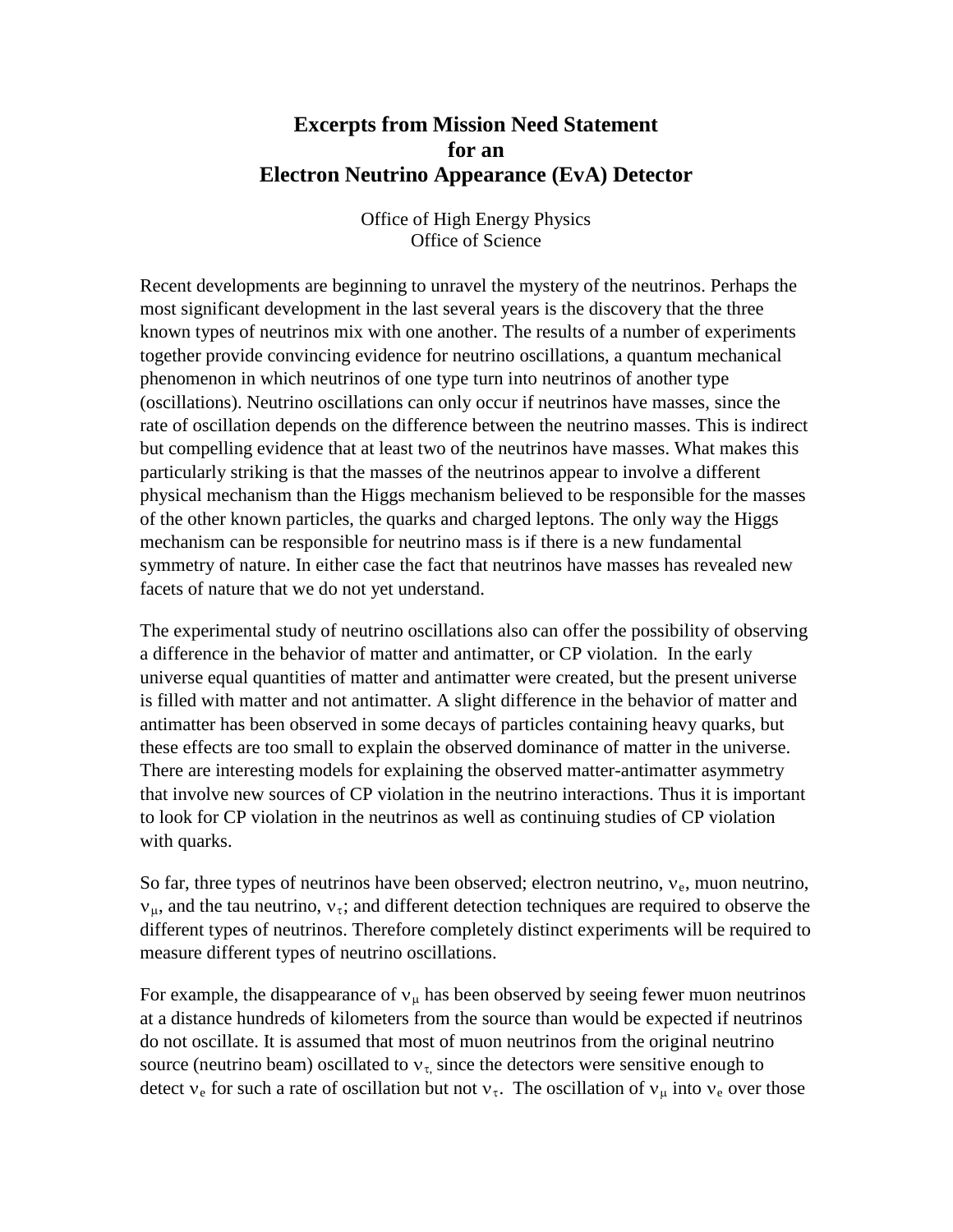distances may occur, but the rate of such oscillation is smaller than is detectable in current experiments.

Measurement of the oscillation rate from  $v_{\mu}$  to  $v_{e}$  together with the current disappearance measurement of  $v_{\mu}$  to  $v_{\tau}$  can provide the first logical step towards answering two important questions stated above - the unknown physical source of the mass of the neutrino and the source of the matter-antimatter asymmetry (CP violation). Therefore, an experiment that is highly optimized to detect  $v_e$  together with high intensity neutrino source will be needed. In addition, such an experiment with a neutrino beam that travels a long enough distance will provide necessary information to determine the neutrino mass spectrum by measuring the "mass hierarchy".

Although we now are confident that neutrinos have masses, we only know that there are differences in masses, of which two neutrinos are close in their masses and the other is either significantly heavier or lighter. However, we do not know which neutrino is heavier or lighter than the other two. Fully understanding neutrino masses will require that at least the mass of one neutrino be directly measured and that we determine whether the pair of similar mass neutrinos is heavier or lighter than the other neutrino (the "mass hierarchy"). It should be noted that the direct measurement of one of the masses will require a different technique such as using the neutrino-less double beta decay of certain nuclear isotopes.

A joint study on the future of neutrino physics was published in November 2004 by four divisions of the American Physical Society: Division of Nuclear Physics, Division of Particles and Fields, Division of Astrophysics, Division of Physics of Beams. They recommended *"a comprehensive U.S. program to complete our understanding of neutrino mixing, to determine the character of the neutrino mass spectrum and to search for CP violation among neutrinos."* The report describes one required component of the program as, "A timely accelerator experiment with comparable  $\sin^2 2\theta_{13}$  sensitivity and *sensitivity to the mass hierarchy through matter effects."*

HEP is proposing an experiment based on a detector capable of addressing  $v_{\mu}$  to  $v_{e}$ oscillations and the "mass hierarchy". This experiment and detector will support the Department of Energy's Science Strategic Goal within the Department's Strategic Plan dated September 30, 2003: *To protect our National and economic security by providing world-class scientific research capacity and advancing scientific knowledge*. Specifically, it will support the two Science strategies: *1. Advance the fields of highenergy and nuclear physics, including the understanding of … the lack of symmetry in the universe, the basic constituents of matter, …* and *7. Provide the Nation's science community access to world-class research facilities…*.

Two of the questions discussed above: the observation of  $v_{\mu}$  to  $v_{e}$  oscillations and the determination of the mass hierarchy can be answered by a single experiment. Such an experiment would use a beam of muon neutrinos produced at an accelerator and detected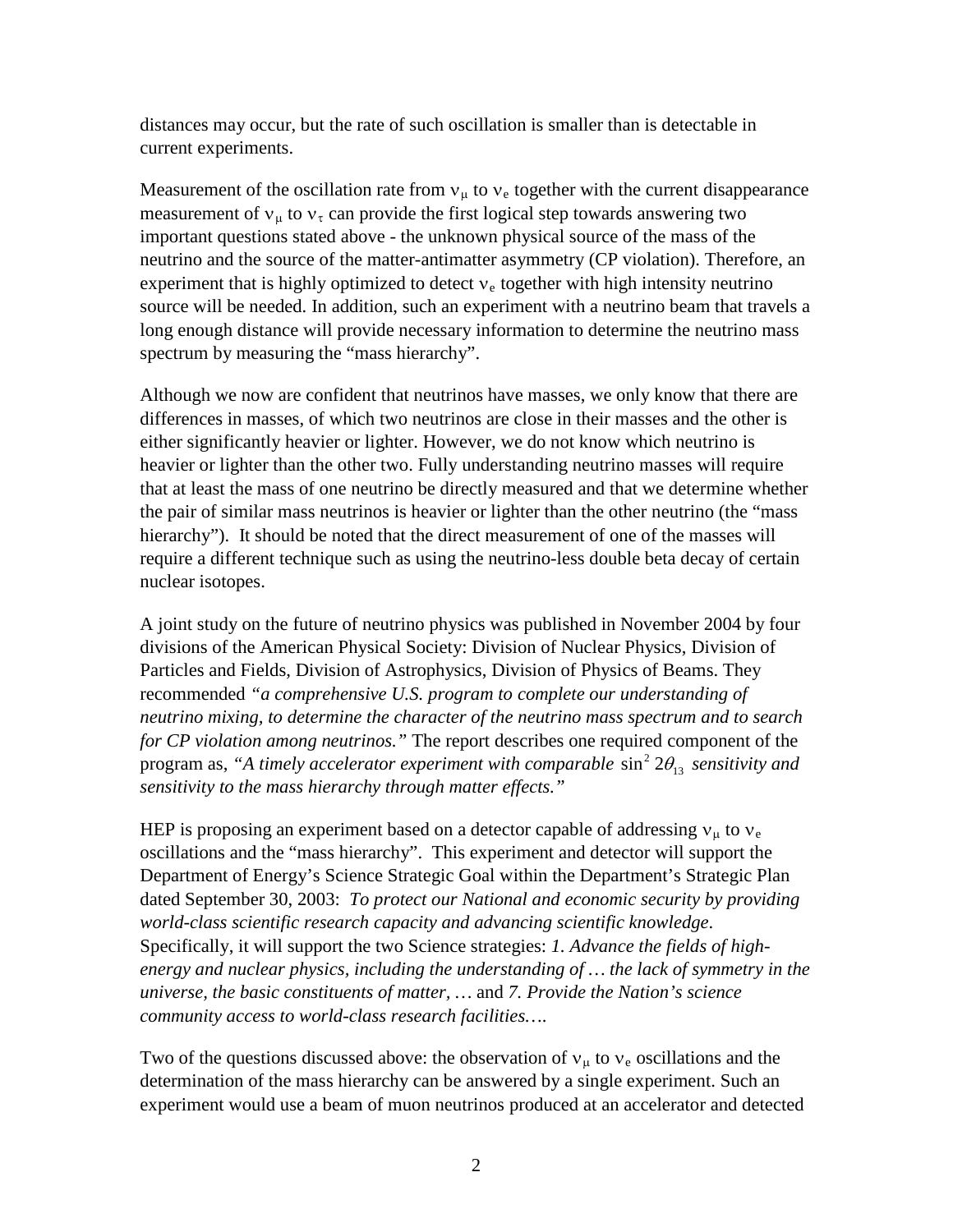in two locations: one close to the accelerator to demonstrate that the beam at this point is nearly pure muon neutrinos and a second detector several hundred kilometers from the first detector. The observation of  $v_{\mu}$  to  $v_{e}$  oscillations requires a large detector that is optimized to detect the interactions of electron neutrinos.

The Neutrinos at the Main Injector (NuMI) facility at Fermilab produces the world highest intensity neutrino beam and is being used for the MINOS experiment which has the far detector located in Soudan Mine in northern Minnesota. The MINOS experiment is measuring the neutrino oscillations by observing the disappearance of (lack of)  $v_{\mu}$  in the far detector. However, MINOS is not sensitive to detecting electron neutrinos. The intensity of the existing NuMI facility is sufficiently high enough that there will be no need for modification of the NuMI facility.

The DOE strategic goal to advance scientific understanding includes a strategy to study the lack of symmetry in the universe in order to reveal its key secrets. The study of CP violation falls under this strategy. Since the discovery of CP violation in 1964, it has been an important component of the DOE's high energy physics program. It was the main motivation for the construction of the B Factory, an electron-positron collider at Stanford Linear Accelerator Center (SLAC), where CP violation in the B meson sector was discovered in 1999 and will continue to be studied for several more years.

The successful measurements of CP violation at the B Factory have clearly shown that CP violation of B mesons alone is not sufficient to explain the matter-antimatter asymmetry of the universe. The neutrino sector is the most promising area for new discoveries in CP violation, and the Electron Neutrino Appearance Detector is the next logical step in that program.

Failure to approve this mission need statement will leave the United States without a world class facility in accelerator neutrino physics, which would be contrary to the DOE strategic goal, *providing world-class scientific research capacity and advancing scientific knowledge*. In addition, while the proposed Japanese experiment may yield some interesting results, the very long range neutrino beams needed to complete the program are only possible in the United States.

The selection of individual experiments that best fulfill the goals of the neutrino program will be done based on the recommendation of the Neutrino Scientific Assessment Group, a joint subpanel of the High Energy Physics Advisory Panel (HEPAP) and the Nuclear Science Advisory Committee (NSAC). This will be used as input to the CD-1, Approve Alternative Selection and Cost Range. The prioritization of neutrino experiments relative to other efforts in the HEP program will be done by Particle Physics Project Prioritization Panel (P5), a HEPAP subpanel. Since accurate cost information will needed by P5, a P5 recommendation will occur at or after CD-2, Approve Performance Baseline.